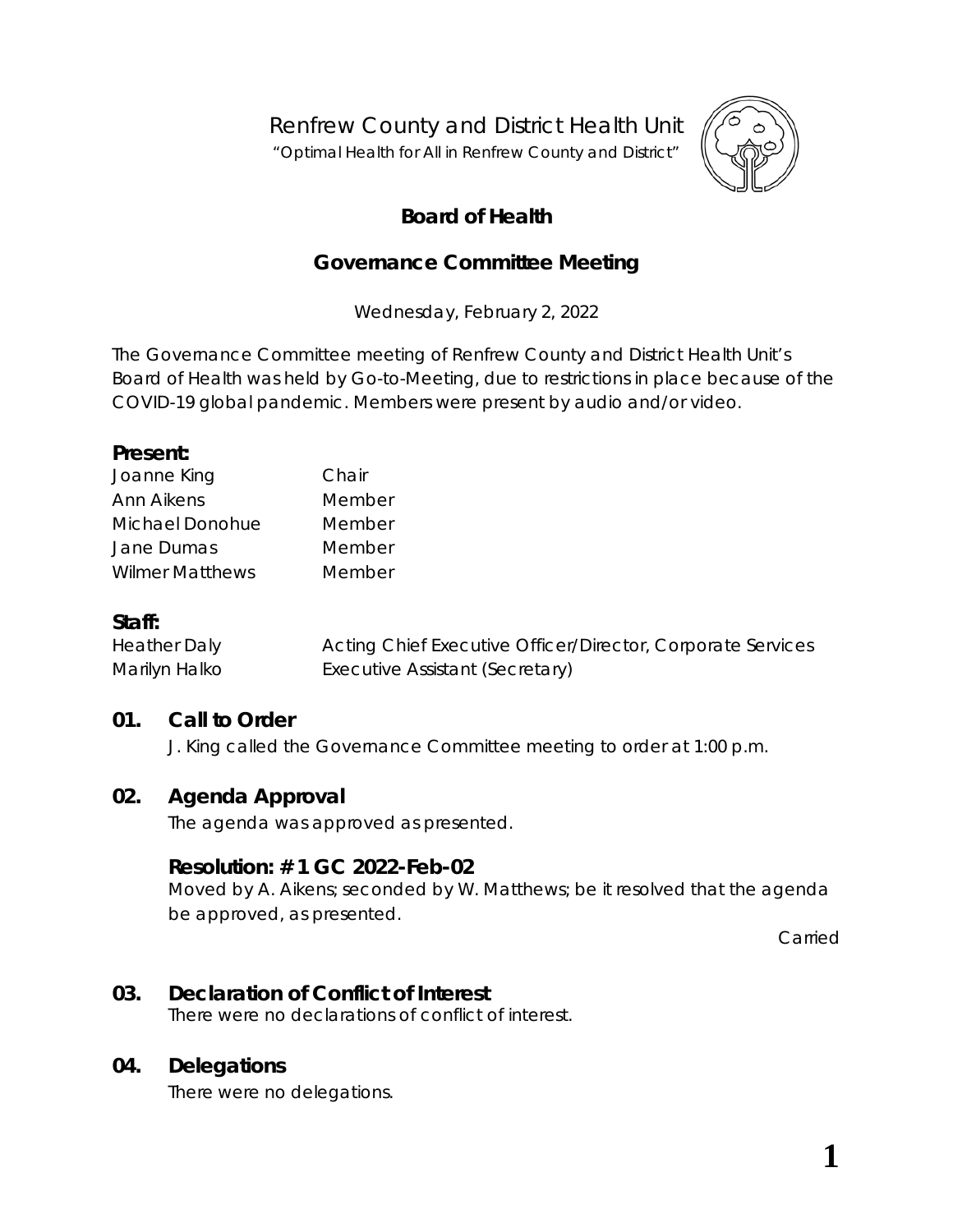## **05. Governance Committee Meeting Minutes (Approval)**

The Committee approved the meeting minutes for Thursday, November 18, 2021, as amended: the date—Thursday, November 18, 2021—was added.

## **Resolution: # 2 GC 2022-Feb-02**

Moved by A. Aikens; seconded by W. Matthews; be it resolved that the Governance Committee approve the meeting minutes from Thursday, November 18, 2021, as amended.

### **06. Business Arising**

- a. Action List—Regular BoH—2022-Jan-25 The Committee reviewed the *[Action List](https://www.rcdhu.com/wp-content/uploads/2022/03/06.-a.-Action-List-from-the-Regular-Board-Meeting-2022-Jan-25.pdf)*. Items from the list were on the agenda.
- b. Procedural By-Law—2018-02 Comprehensive Review and Revision The Committee discussed, reviewed and revised the Board's Procedural By-Law using the following documents, as reference:
	- i. *[Procedural By-Law—2018-02](https://www.rcdhu.com/wp-content/uploads/2021/11/11.-b.-BoH-Procedural-By-Law-2018-02.pdf)*
	- ii. *[Suggested Revisions for Procedural By-Law—2022-Jan-25](https://www.rcdhu.com/wp-content/uploads/2022/03/06.-b.-ii.-Procedural-By-Law-Suggested-Revisions-updated-2022-Jan-25.pdf)*

The feedback from the Board on the Procedural By-Law was summarized (linked above) and is part of the Committee's resources being used for the review process.

The Committee made a commitment to complete the comprehensive review and revisions, as soon as possible.

Suggested revisions, along with the original wording, will be presented to the Board of Health, once the review process is complete. Both the original wording and suggested changes will be discussed and clarified as needed by the Board.

#### **07. Correspondence**

None

- **08. Staff Reports** None
- **09. Board Committee Reports** None